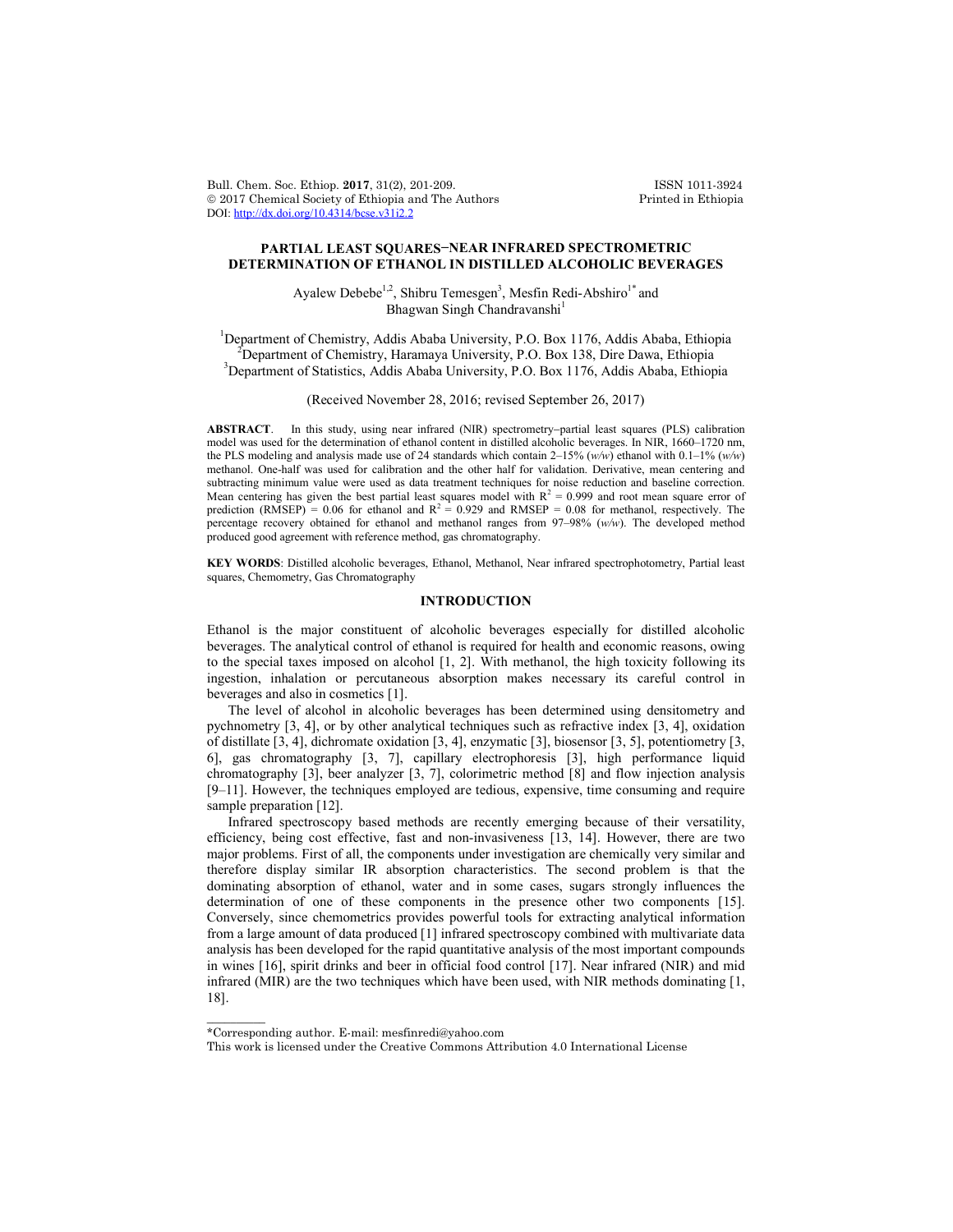Ayalew Debebe *et al.*

NIR spectral region from 714 to 2500 nm [19] was employed for simultaneous determination of methanol and ethanol contents in gasoline and fermented beverages [17, 19]. But, the PLS regression models were developed using the spectral range from 1105 to 1682 nm [19], 2000 to 10,800 nm [16] and 2220 to 2354 nm [20] in different studies.

The band between 1120 and 1270 nm refers to the  $2<sup>nd</sup>$  overtone of the C–H bond stretching from the diverse hydrocarbons and the alcohols. Another band, also wide, between 1350 and 1670 nm, results from the overlapping of two absorption bands. The first band, located between 1350 and 1550 nm, is related to first overtone of the combination band from C–H + C–H and  $C-H + C-C$  stretching and, the second band, between 1400 and 1670 nm, is related to the first overtone of O–H stretching from the alcohols (methanol and ethanol) [17, 19]. In the region below 1449 nm, methyl  $(-CH_3)$  and methylene  $(-CH_2-)$  groups absorption, coming from the different hydrocarbons and alcohols present in the beverages, are observed [17, 19]. It is also possible to observe, absorption above 1650 nm refers to aromatic hydrocarbons first overtone of  $C-H + C-H$  and  $C-H + C-C$  stretching, which is overlapped by absorptions of O–H stretching of alcohols [17, 19]. At 1790 nm the first C–H stretching overtone occurs. Another strong band characteristic of alcoholic beverages occurs at 1950 nm. This band is related to the combination of the moves of stretching and angular bending of the water OH. In the vicinity of 1160 nm, carbonilic and aromatic compounds usually exhibits its second overtone absorption [17].

PLS–FTIR has been employed to determine sucrose in fruit juices and glucose, total protein, cholesterol, urea and uric acid in blood, in pharmaceutical analysis; it allows the simultaneous determination of paracetamol, acetylsalicylic acid, caffeine, etc [1] and for simultaneous determination of methanol and ethanol contents in gasoline [19, 21] and beverages [21, 22].

Fourier transform mid-infrared spectrophotometry (FT-MIR), 1180–950 cm<sup>-1</sup>, and nearinfrared spectrophotometry (NIR), 1720–1660 nm, have been used complementarily for the direct determination of ethanol and methanol in distilled alcoholic beverages [23]. In midinfrared, ethanol and methanol were identified separately; hence, it has been used to confirm the absence or presence of methanol. In the absence of methanol, both methods were used to determine the alcoholic strength independently; however, near-infrared was used without diluting the samples. The reported methods are simple, fast, precise, and accurate [23].

The direct determination of ethanol in traditional fermented alcoholic beverages using mid infrared spectroscopy with partial least squares regression (MIR-PLS) has also been reported [24]. The MIR-PLS predicted values were found to be in excellent agreement with gas chromatographic measurements. The matrix effects of the samples were found negligible. The method was found appropriate to quantify ethanol in fermented alcoholic beverages. The developed method was simple, fast, precise and accurate. Moreover, no sample preparation was required at all. However, it should be noted that the present procedure is probably not usable for regulatory purposes (e.g. controlling labelling) [24].

The literature survey revealed that FT-MIR and MIR-PLS have been used for the determination of ethanol in the beverages. However, there is no any report on the simultaneous determination of ethanol and methanol by the PLS-NIR method. Thus, the main aim of this work is to develop PLS calibration models for the simultaneous determination of the ethanol and methanol contents of the distilled beverages using NIR, and comparing the result obtained by the reference method, gas chromatography (GC).

#### **EXPERIMENTAL**

### *Preparation of standard solutions*

Twenty-four standard samples within the range of  $2-15%$  ethanol and  $0.1-1.0%$  methanol, respectively, were prepared for calibration. The mixture standard solutions were 2, 6, 10 and 15% (*w/w*) ethanol with 0.1, 0.2, 0.4, 0.6, 0.8 and 1% (*w/w*) of methanol for their simultaneous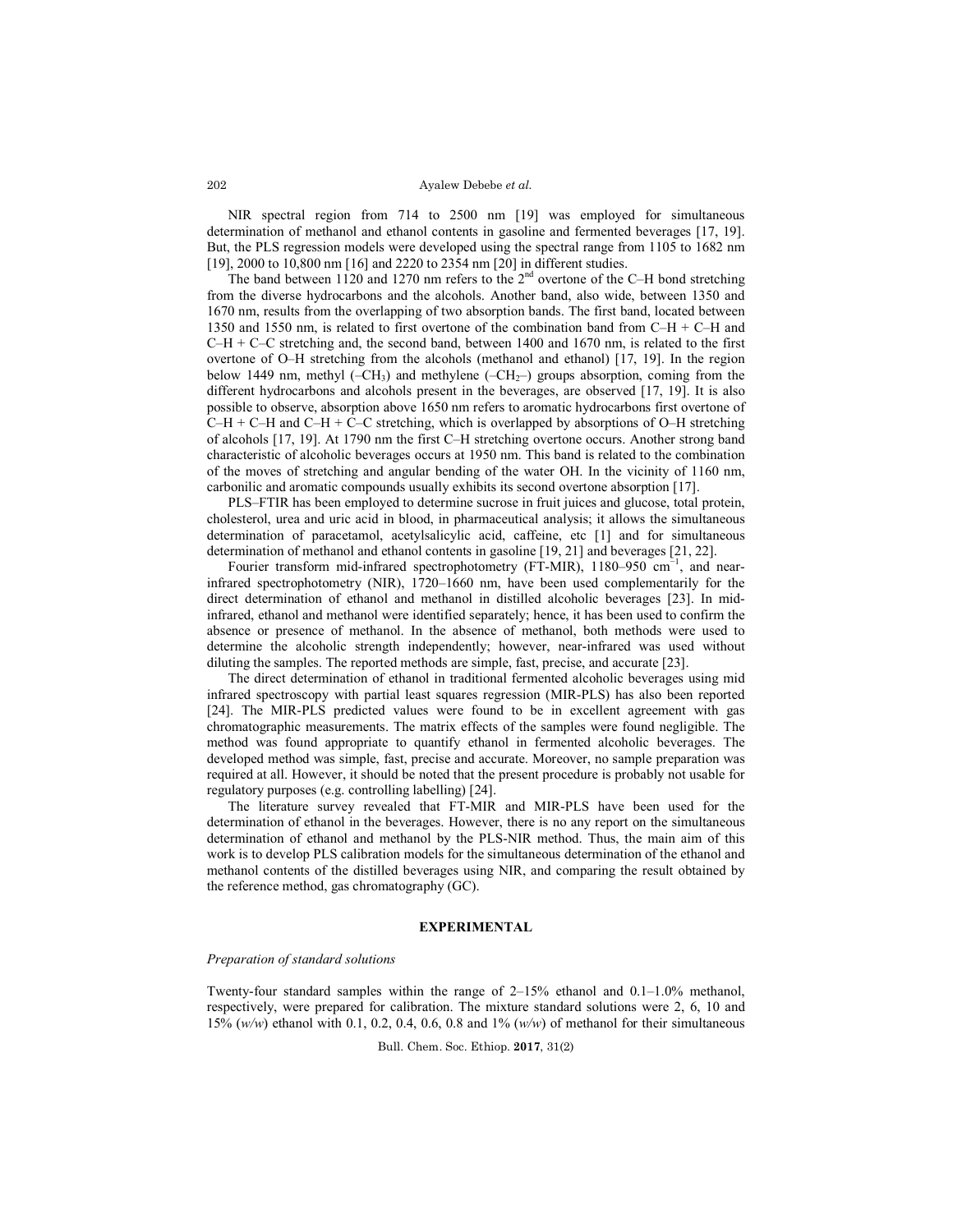determination. These concentration ranges were selected on the basis that methanol concentration does not exceed more than 1% in real samples. While 1–50% ethanol standard solutions were prepared for the determination of ethanol in the absence of methanol. All the standard solutions were prepared using methanol (99.7%, Sigma-Aldrich, France) and ethanol (99.99%, Fisher scientific, UK) in distilled water. Horizontal type ATR accessory with zinc selenide (ZnSe) crystal was employed for spectral measurements. Spectra were collected in the spectra region between 1720 and 1660 nm with air and water as backgrounds. For the determination of ethanol in the real samples, 10 mL of the samples were diluted to 50 mL in distilled water.

For GC-FID standard solutions ranges from 1–50% (*w/w*) were prepared from 99.99% (*v/v*) ethanol in 5% n-propanol. For the determination of ethanol, 10 mL of the samples were diluted to 50 mL in distilled water and n-propanol was used as an internal standard. n-Propanol was added before dilution.

### *Instrumentation and data analysis procedure*

UV-Vis spectrophotometer (Lambda 950, Perkin Elmer) and gas chromatography with flame ionization detector and ECTm-5 capillary column (GC 1000, Dani) were used to determine ethanol and methanol in the samples and standards. Density meter (DMA 4500M, Anton Paar) was used to measure the density of methanol and ethanol standard solutions to convert *w/w* % to *v/v* %. Quartz cuvette was used as sample holder for NIR spectrometry. Balance (Adventurer, OHAUS) was used to weight the samples and standard solutions.

The working conditions selected for GC-FID were  $3 \mu$ L injection volume, oven temperature initially at 75 ºC for 2 min, and then increased to the final temperature of 80 ºC in 5 min at rate of 1 °C/min, 210 °C injection port temperature, 0.5 bar pressure, carrier gas flow rate 1.4 mL/min and 300 °C detector temperature. Internal standard is commonly used for the quantification of ethanol using GC-FID. Thus, n-propanol was used as an internal standard since it was not found in the samples. It gave a well separated peak from that of ethanol. The calibration curve was constructed using peak area ratio (ethanol : n-propanol) vs concentration of ethanol, %  $(w/w)$ . The ethanol concentration of the real samples were determined using the calibration curve,  $y = 0.14183x + 0.00743$  having  $R^2 = 0.9999$ .

The calibration model was obtained by the MATLAB 7.8.0 software. In the ethanol determination, the PLS/NIR calibration made use of 12 standards while the other 12 standards were used for validation.

# **RESULTS AND DISCUSSION**

### *Spectra of methanol and ethanol*

The spectra of mixture of ethanol and methanol showed only one peak (Figure 1). The two components (methanol and ethanol) peaks showed an overlap. Here, a single effect on one component has been observed as an effect of the total. This is because both of them (methanol and ethanol) involve in the absorbance of O–H stretch (Figure 1) [17, 19]. Therefore, NIR requires multivariate technique to resolve these collinear data. Accordingly, the partial least squares method was developed and compared with reference method, gas chromatography.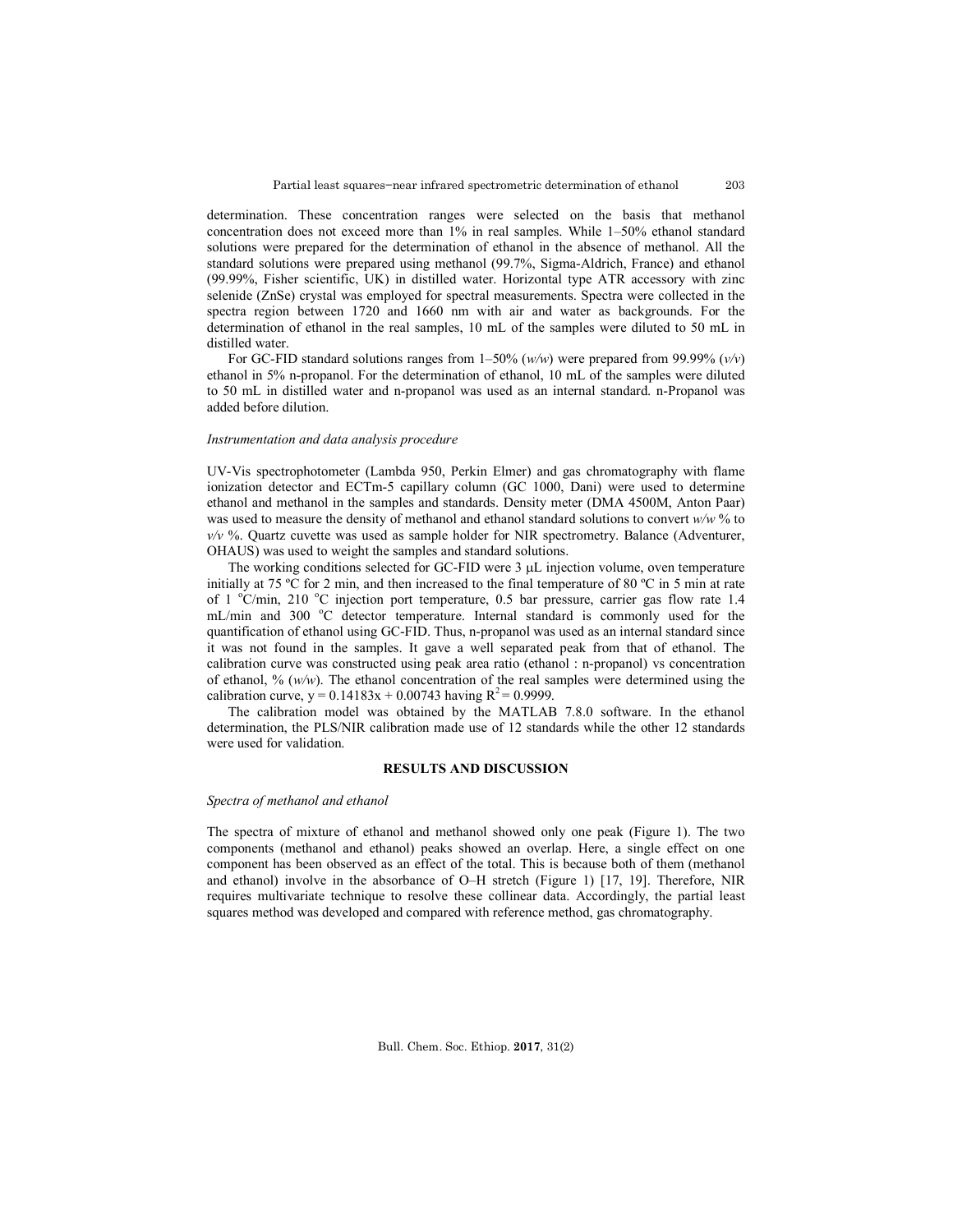Ayalew Debebe *et al.*



Figure 1. NIR spectra of 2.04% ethanol and 1.0% methanol mixture, 2.04% pure ethanol and 1.064% pure methanol.

### *Wavelength selection*

Wavelength selection is important for any calibration to be accurate. Spectral regions were selected by the spectral distribution of the relative standard deviation in concentration (Sc/c) [21] and shorter spectral range [20]. In this study, the range 1660–1720 nm was selected due to the fact that the solvent (water) does not show any absorbance, the intensity of the source is sufficient; the obtained peaks are comparably sharp in selected region having short spectral range and no study has been reported in the selected region. In addition, the O–H stretching of alcohols may not overlap with aromatic hydrocarbons first overtone above 1650 nm, because the beverages are distilled [17, 19]. Therefore, the partial least squares model was selected to overcome the problem associated with overlap of peaks (Figure 1). The spectral range selected was 1660–1720 nm and the data acquisition interval was 0.2 nm. Accordingly 301 data points were collected.

## *The partial least squares model*

### *Score plot and partial least squares components*

The score plot of the standards in the region is shown in the Figure 2. In the score plot the standards are projected onto new variables, called principal components. Since these projections have been normalized, values in the plot reflect how similar each standard is to a given principal component. In the score plots there are no groups of standards, which show higher similarity in the standards used for calibration (Figure 2). This confirmed that the calibration set has a good distribution.

The contribution of the partial least square components vary depends upon the regions and types of components selected. Similarly, in NIR the first principal component contributed to almost all of the variation. The contribution of the second component is very limited (Figure 3). In this study both components of the mixture; ethanol and methanol have showed the same pattern of partial least components. But, as it is seen in Figure 3, the first principal component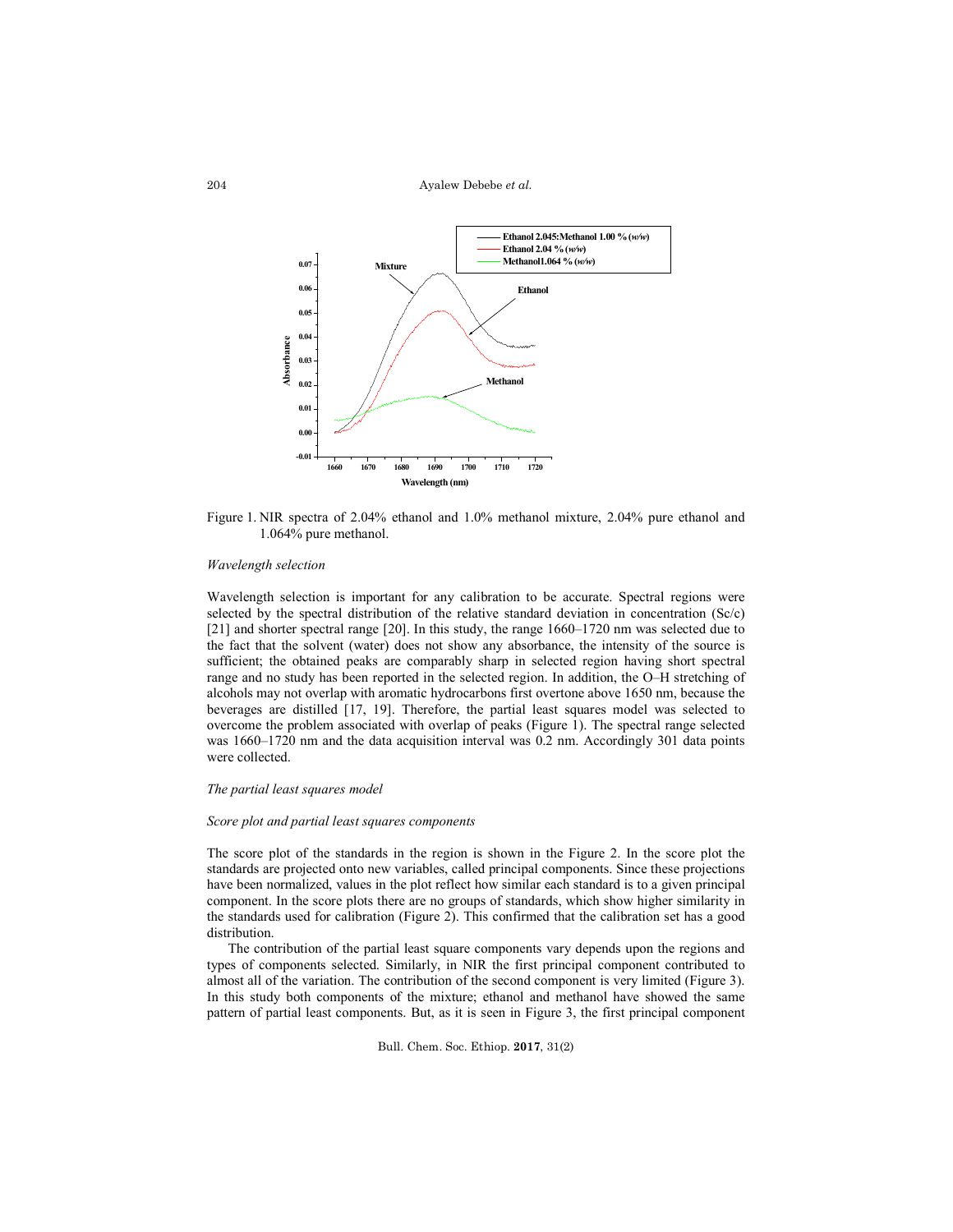has contributed to almost all of the variation (99.86%) while the other components have negligible contribution. Even though the other components have very little contribution, six components were chosen to construct PLS-NIR model to have the total contribution to 100% which has a great match with the original data.



Figure 2. Principal component scatter plot of the NIR calibration set. The mixture standard solutions were 2, 6, 10 and 15% (*w/w*) ethanol with 0.1, 0.2, 0.4, 0.6, 0.8 and 1% (*w/w*) of methanol.



Figure 3. Partial least squares components for ethanol in NIR.

Bull. Chem. Soc. Ethiop. **2017**, 31(2)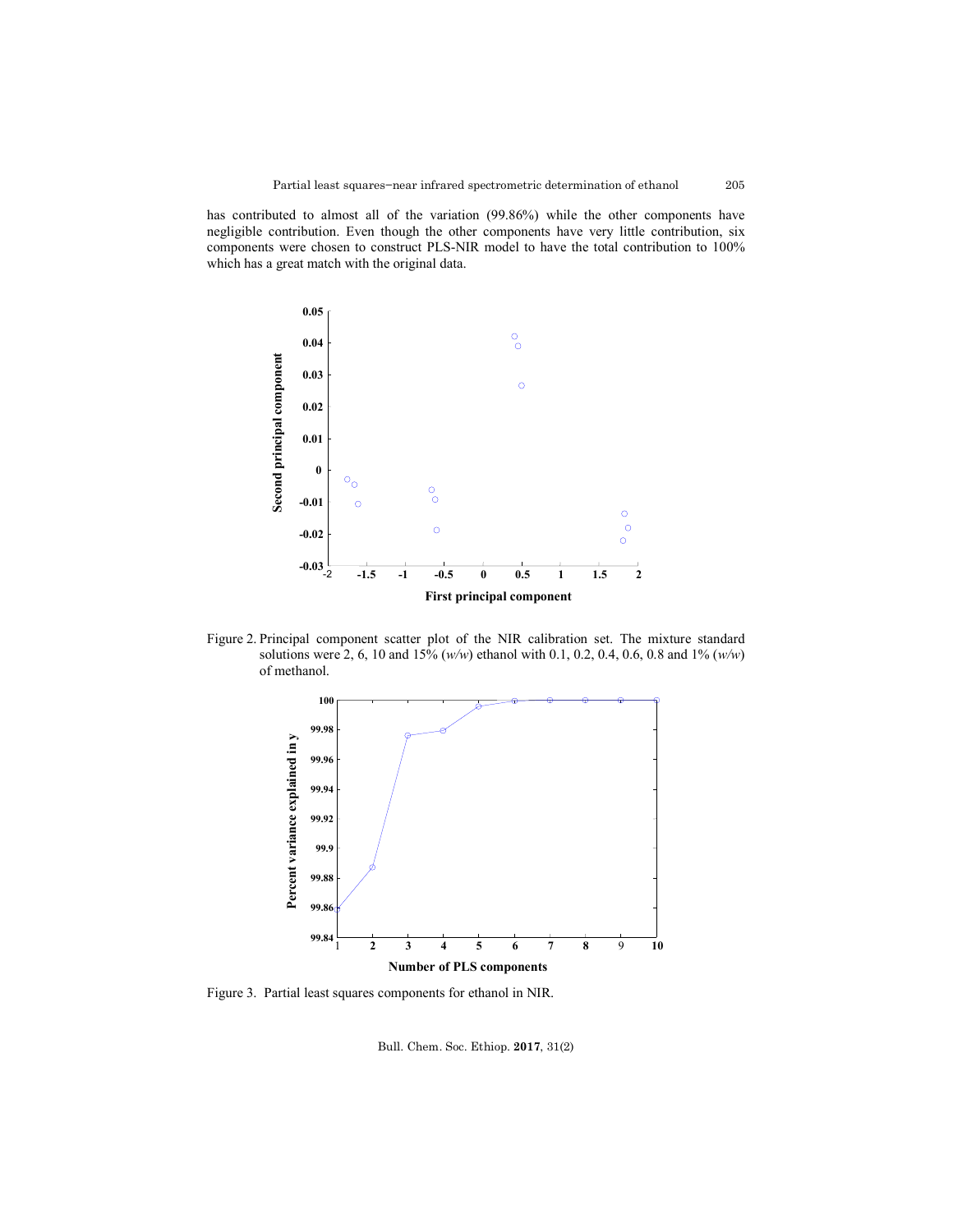Ayalew Debebe *et al.*

#### *Pretreatment methods*

Pretreatment methods are various in numbers. They have been applied for different purposes such as for noise reduction, base line correction, etc [25]. Based on this some data pretreatment methods have been applied, the results obtained are indicated in the Table 1. All of them are best for ethanol in both calibration and validation sets. In spite, they differ by the data they have for methanol. Among the methods, mean centering has more R squared value,  $R^2 = 0.929$  and minimum prediction error,  $RMSEP = 0.08$ . Therefore, this one has taken to determine the concentration of ethanol and methanol in the real samples.

Table 1. Results of PLS-NIR calibration models for the determination of ethanol and methanol in distilled alcoholic beverages.

| Data treatment      | Component | Validation  | Calibration |              | Validation |              |
|---------------------|-----------|-------------|-------------|--------------|------------|--------------|
|                     |           | method (PC) |             | <b>RMSEE</b> | $R^2$      | <b>RMSEP</b> |
| Subtracting minimum | Ethanol   |             | 1.0000      | 0.0011       | 0.999      | 0.1          |
|                     | Methanol  |             | 0.9986      | 0.0001       | 0.926      | 0.07         |
| Mean centering      | Ethanol   |             | 1.0000      | 0.0002       | 0.999      | 0.06         |
|                     | Methanol  |             | 0.9997      | 0.0000       | 0.929      | 0.08         |
| Derivative          | Ethanol   |             | 1.0000      | 0.0000       | 0.999      | 0.17         |
|                     | Methanol  |             | 0.9999      | 0.0000       | 0.067      | 0.28         |

PC: number of principal components; RMSEE: root mean square error of estimation, RMSEP: root mean square error of prediction.

### *Method validation*

Validation of the developed model was done using a validation set that contains 12 synthetic samples. The amounts of the measured and predicted ethanol using the models are indicated in Table 2 and the  $R^2$  and the RMSEP are shown in Table 1. The prediction errors of the model for ethanol and methanol contents are 0.06 and 0.08% (*w/w*). In addition, the predicted amounts were evaluated and compared with the measured values at 99% confidence level. The results obtained indicated that no significance difference between them. And also the average standard deviation for ethanol and methanol were 0.08 and 0.09% (*w/w*), respectively. Each sample was analyzed in triplicate and standard deviation was calculated. The average standard deviation was obtained as the mean of standard deviations of the 12 samples. Differences between the measured and predicted values (the error) were in the range (0.00–0.14%, *w/w*).

Table 2. Amount of ethanol and methanol in the validation set samples.

| Sample         | Amount measured |          | Amount obtained (predicted)    |          | Difference between the measured     |          |
|----------------|-----------------|----------|--------------------------------|----------|-------------------------------------|----------|
|                | $(\% w/w)$      |          | using the model $(\%$ , $w/w)$ |          | and predicted values $(\%$ , $w/w)$ |          |
|                | Ethanol         | Methanol | Ethanol                        | Methanol | Ethanol                             | Methanol |
|                | 2.02            | 0.14     | 1.99                           | 0.11     | 0.03                                | 0.03     |
| $\overline{2}$ | 2.04            | 0.42     | 2.04                           | 0.42     | 0.00                                | 0.00     |
| 3              | 2.06            | 0.85     | 2.12                           | 0.73     | 0.06                                | 0.12     |
| 4              | 6.04            | 0.15     | 6.06                           | 0.25     | 0.02                                | 0.10     |
| 5              | 6.05            | 0.43     | 6.01                           | 0.43     | 0.04                                | 0.00     |
| 6              | 6.03            | 0.83     | 5.99                           | 0.97     | 0.04                                | 0.14     |
| $\mathcal{I}$  | 10.02           | 0.12     | 9.88                           | 0.15     | 0.14                                | 0.03     |
| 8              | 10.03           | 0.44     | 10.15                          | 0.34     | 0.12                                | 0.10     |
| 9              | 10.02           | 0.81     | 10.06                          | 0.77     | 0.04                                | 0.04     |
| 10             | 15.08           | 0.14     | 15.07                          | 0.16     | 0.01                                | 0.02     |
| 11             | 15.02           | 0.50     | 14.95                          | 0.59     | 0.07                                | 0.09     |
| 12             | 15.09           | 0.88     | 15.08                          | 0.81     | 0.01                                | 0.07     |

Bull. Chem. Soc. Ethiop. **2017**, 31(2)

206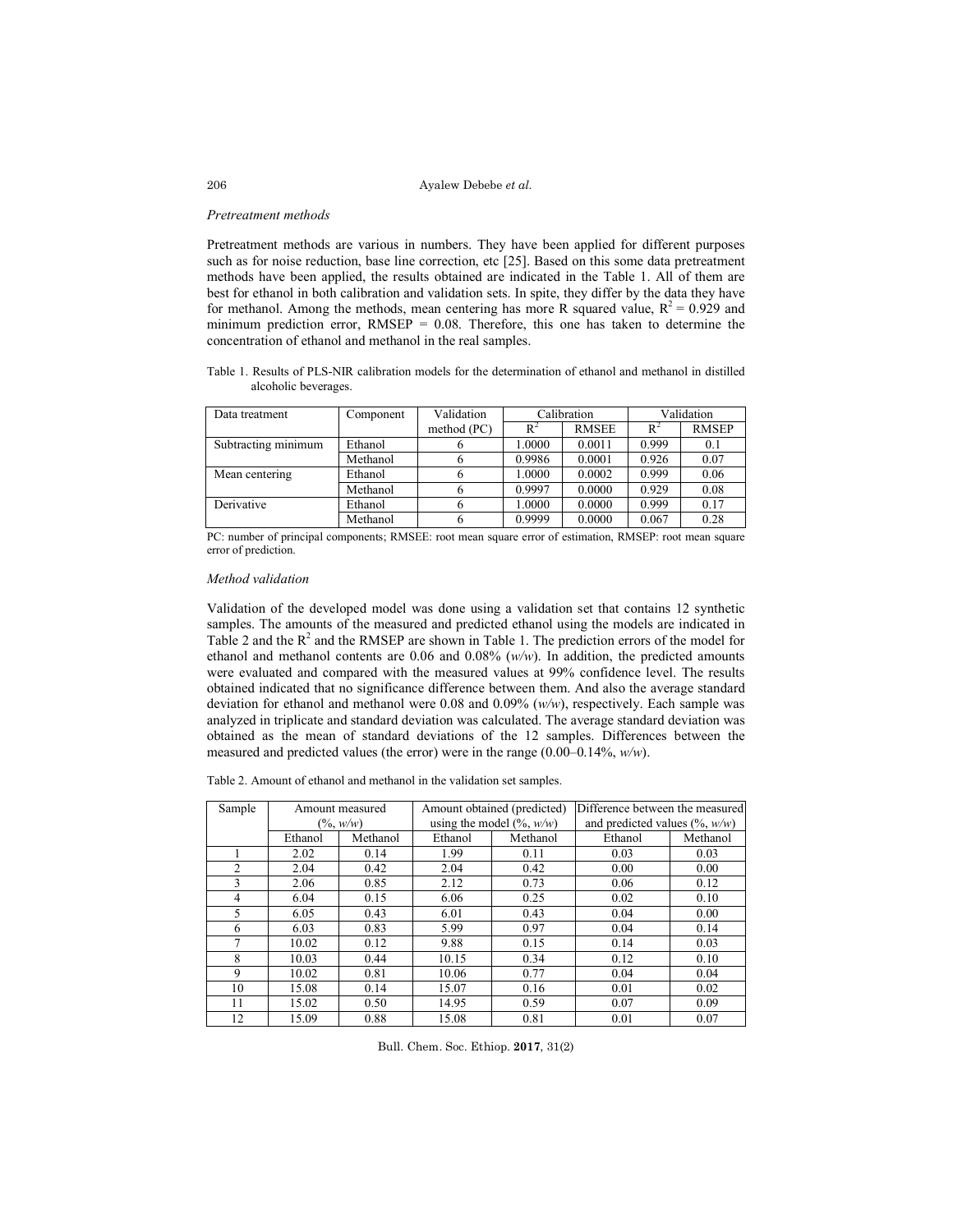207

### *Real sample analysis*

Three commercial alcoholic beverages, Stolichnaya Vodka, Red Label and White Horse and three traditional beverages, Cereal, Yekosso and Yegibto Arekes were procured from the market for analysis. Ethanol in real samples was quantified using PLS-NIR calibration model and GC-FID. The conversion factor for converting % (w/w) into % (v/v) of ethanol described by Debebe *et al.* [23] was used to convert % (w/w) into % (v/v) of ethanol in the real samples. The % (v/v) of ethanol was obtained by multiplying the %  $(w/w)$  with conversion factor 1.2188 [23]. The results obtained by GC-FID and PLS-NIR were statistically analyzed with one-way ANOVA using Origin Lab-Origin 8 at 99% confidence level. The comparison of results pertaining ethanol concentration between reference analysis, GC-FID and the PLS-NIR model is illustrated in Table 3 and Figure 4.

Table 3. Ethanol content in real distilled alcoholic beverage samples as determined by PLS-NIR and compared to the reference method, GC-FID values and the reported method [23].

| No. | Samples       | Ethanol in % $(w/w)$ |                  | Ethanol in % $(\nu/\nu)$ |                  | Ethanol in % $(v/v)$ |
|-----|---------------|----------------------|------------------|--------------------------|------------------|----------------------|
|     |               | found by this study  |                  | found by this study      |                  | reported in [23]     |
|     |               | PLS-NIR              | $GC-FID$         | PLS-NIR                  | $GC-FID$         |                      |
|     | Yegibto Areke | $40.12 \pm 0.05$     | $38.89 \pm 0.05$ | $48.90 \pm 0.06$         | $47.40 \pm 0.06$ | 48.7                 |
| 2   | Red label     | $32.79 \pm 0.12$     | $33.55 \pm 0.68$ | $39.96 \pm 0.15$         | $40.89 \pm 0.83$ | 39.1                 |
| 3   | S. Vodka      | $33.17 \pm 0.09$     | $34.33 \pm 0.32$ | $40.43 \pm 0.11$         | $41.84 \pm 0.39$ | 39.4                 |
| 4   | Cereal Areke  | $40.52 \pm 0.03$     | $39.62 \pm 1.79$ | $49.39 \pm 0.04$         | $48.29 \pm 2.18$ | 48.2                 |
| 5   | White Horse   | $30.51 \pm 0.38$     | $31.68 \pm 0.74$ | $37.19 \pm 0.46$         | $38.61 \pm 0.90$ | $-$                  |
| 6   | Yekosso Areke | $39.88 \pm 0.11$     | $39.36 \pm 0.42$ | $48.61 \pm 0.13$         | $47.97 \pm 0.51$ | 48.8                 |



Figure 4. Predicted values versus reference values of ethanol.

Table 3 displays the amount of ethanol determined by the proposed and the reference methods. The obtained result found that the techniques are comparable and did not show any significant difference at 99% ( $\alpha$  = 0.01) confidence level. Furthermore, in order to check the accuracy of the developed model recovery test was conducted with spiking 2.5 and 5% (*w/w*)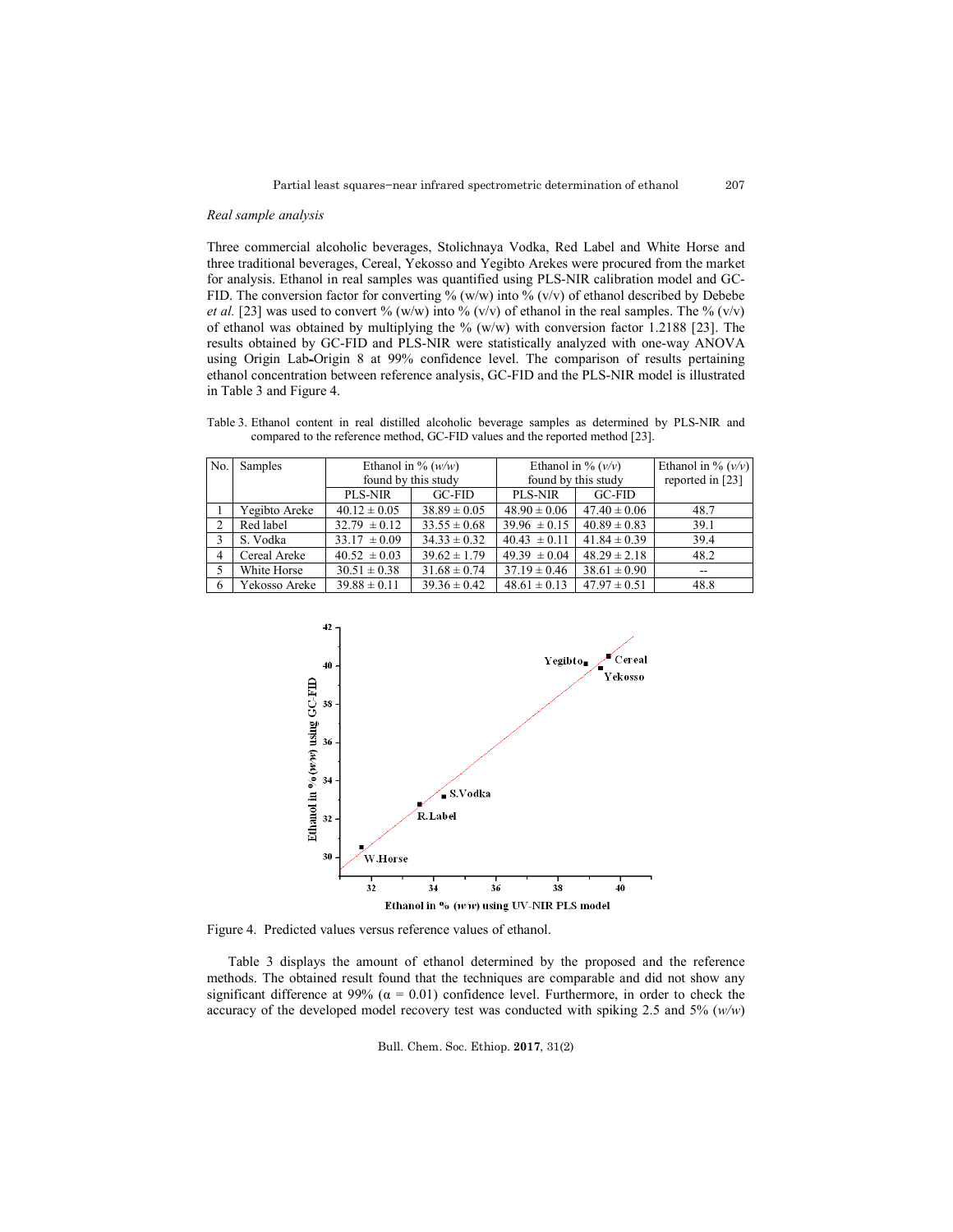#### Ayalew Debebe *et al.*

ethanol in randomly selected three real samples. The percentage recovery obtained ranges from 97–98% (*w/w*). The amount of ethanol determined by the proposed method was also compared with the reported method [23]. The obtained results showed that the two methods are comparable and did not show any significant difference at 99% ( $\alpha$  = 0.01) confidence level.

Figure 4 shows the accuracy of the predicted results with the reference ones. Therefore, this confirms the model with few calibration set (12 samples) can be used in NIR for the quantification of ethanol in the distilled alcoholic beverages.

Attempt was also made to determine methanol, but it was not detected in the real samples by both the PLS-NIR and GC-FID methods.

## **CONCLUSION**

In this study, partial least squares model of NIR was found as an alternative technique in the determination of ethanol in alcoholic beverages. The result obtained has a good agreement in case of synthetic and real samples with correlation coefficient  $(R^2)$  values of 0.999 and 0.06 RMSEP. Therefore, it can be concluded that the model is the promising alternative in the determination of ethanol in distilled alcoholic beverages.

## **ACKNOWLEDGEMENTS**

The authors express their gratitude to the Department of Chemistry, Addis Ababa University, Ethiopia, for providing the laboratory facilities. Ayalew Debebe is thankful to the Haramaya University, Ethiopia, for sponsoring his study.

# **REFERENCES**

- 1. Pérez-Ponce, A.; Rambla, F.J.; Garrigues, J.M.; Garrigues, S.; Guardia, M. Partial least squares–Fourier transform infrared spectrometric determination of methanol and ethanol by vapour-phase generation. *Analyst* **1998**, 123, 1253–1258.
- 2. Siegel, M.B.; Naimi, T.S.; Cremeens, J.L.; Nelson, D.E. Alcoholic beverage preferences and associated drinking patterns and risk behaviors among high school youth. *Am. J. Prev. Med*. **2011**, 40, 419–426.
- 3. Wang, M.-L.; Choong, Y.-M.; Su, N.-W.; Lee, M.-H. A rapid method for determination of ethanol in alcoholic beverages using capillary gas chromatography. *J. Food Drug Anal.* **2003**, 11, 133–140.
- 4. Association of Official Analytical Chemists *AOAC Official Method of Analysis Wine*, 15th ed., in *Official Methods of Analysis of AOAC International 739*, AOAC International: USA; **1990**.
- 5. Rotariu, L.; Bala, C.; Magearu, V. New potentiometric microbial biosensor for ethanol determination in alcoholic beverages. *Anal. Chim. Acta* **2004**, 513, 119–123.
- 6. Ohura, H.; Imato, T.; Asano, Y.; Yamasaki, S.; Ishibashi, N. Potentiometric determination of ethanol in alcoholic beverages using a flow-injection analysis system equipped with a gas diffusion unit with a microporous poly(tetrafluoroethylene) membrane. *Anal. Sci*. **1990**, 6, 541–545.
- 7. Dyer, R.H. *AOAC Official Methods of Analysis*, 16th ed., Association of Official Analytical Chemists (AOAC): USA; **1995**.
- 8. Sumbhate, S.; Nayak, S.; Goupale, D.; Tiwari, A.; Jadon, R.S. Colorimetric method for the estimation of ethanol in alcoholic-drinks. *J. Anal. Tech.* **2012**, 1, 1–6.
- 9. Kuria, M.W.; Olando, Y. Alcohol dependence: Does the composition of the available beverages promote it. *Open J. Psychiatry* **2012**, 2, 301–304.